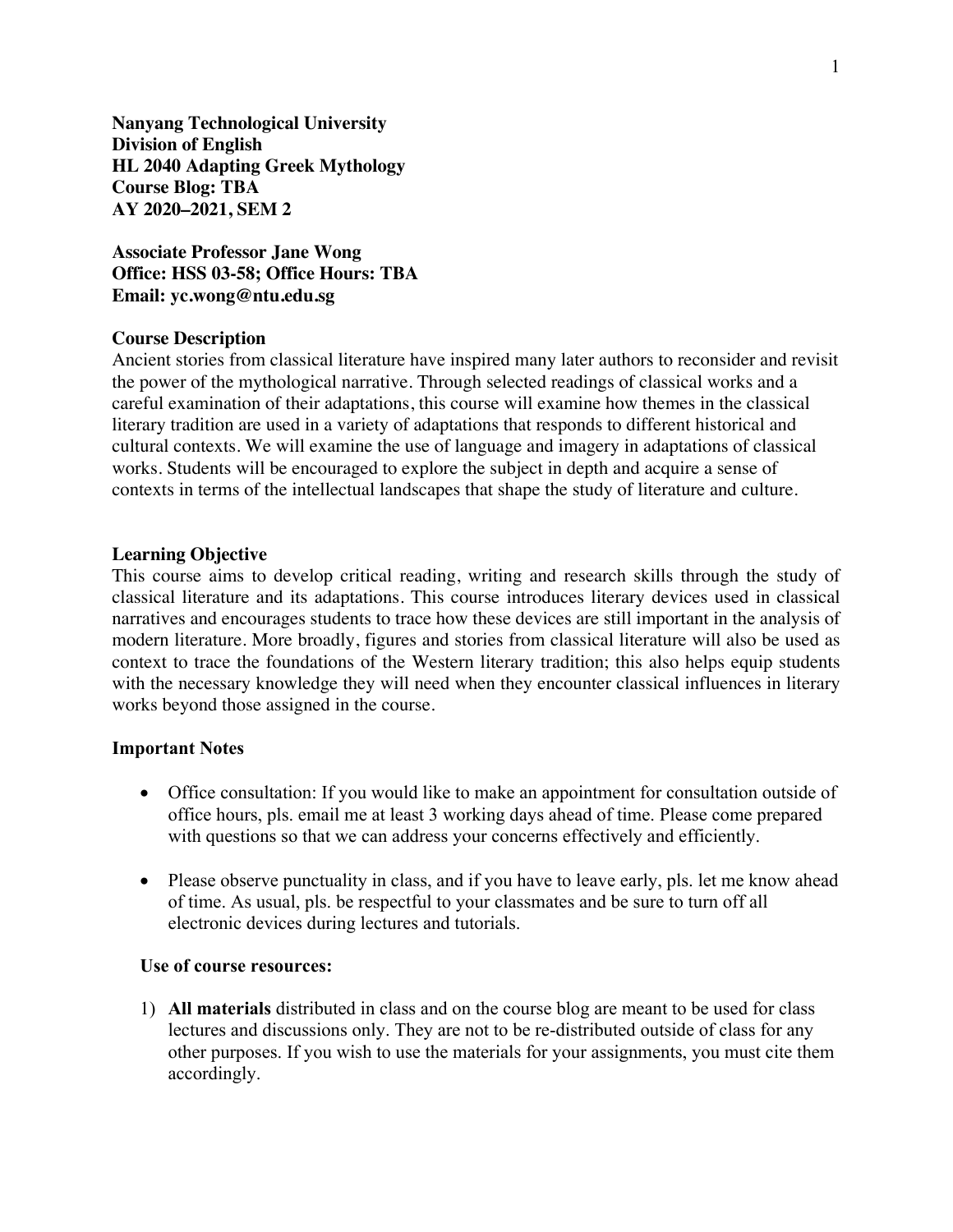- 2) You are not allowed to record lectures in any form without permission from the instructors. If you have any special requests regarding this matter, you're welcome discuss your concerns with me.
- If you are unable to attend class, it is your responsibility to check our course blog for updates or announcements that you may have missed.
- Late assignments: written assignments that are submitted late will receive a penalty of half a grade each day (including weekends and holidays); if I do not receive an assignment a week after it is due, you will receive a 0 for the essay.
- Absence in class: if you are absent on the day when an in-class writing assignment is due, you will not be able to make-up for this. Those who are absent for presentations will not have the opportunity to make-up their work in another group's presentation.
- Any attempt at plagiarism will be subjected to university disciplinary action. Please familiarize yourself with the university's academic integrity policies here: http://www.ntu.edu.sg/ai/Pages/academic-integrity-policy.aspx

# **Course Assessment**

Presentations – 20% Critical response paper – 20% Final essay  $-50\%$ Participation – 10%

## **Required Texts:**

- Barker, Pat. *The Silence of the Girls* (Penguin, ISBN: 978-0241983201)
- Homer. *The Iliad* (Trans. Richmond Lattimore) (University of Chicago Press, 1962. ISBN: 978-0226470498)\*
- Malouf, David. *Ransom*. (Vintage, 2010. ISBN: 978-0307475244)
- Shakespeare, William. *Troilus and Cressida* (Penguin Classics, ISBN: 978-0143131755)

\*You are required to use the edition translated by this translator. Pls. note that other editions by different translators are not acceptable—they will be entirely different from the ones used in this course.